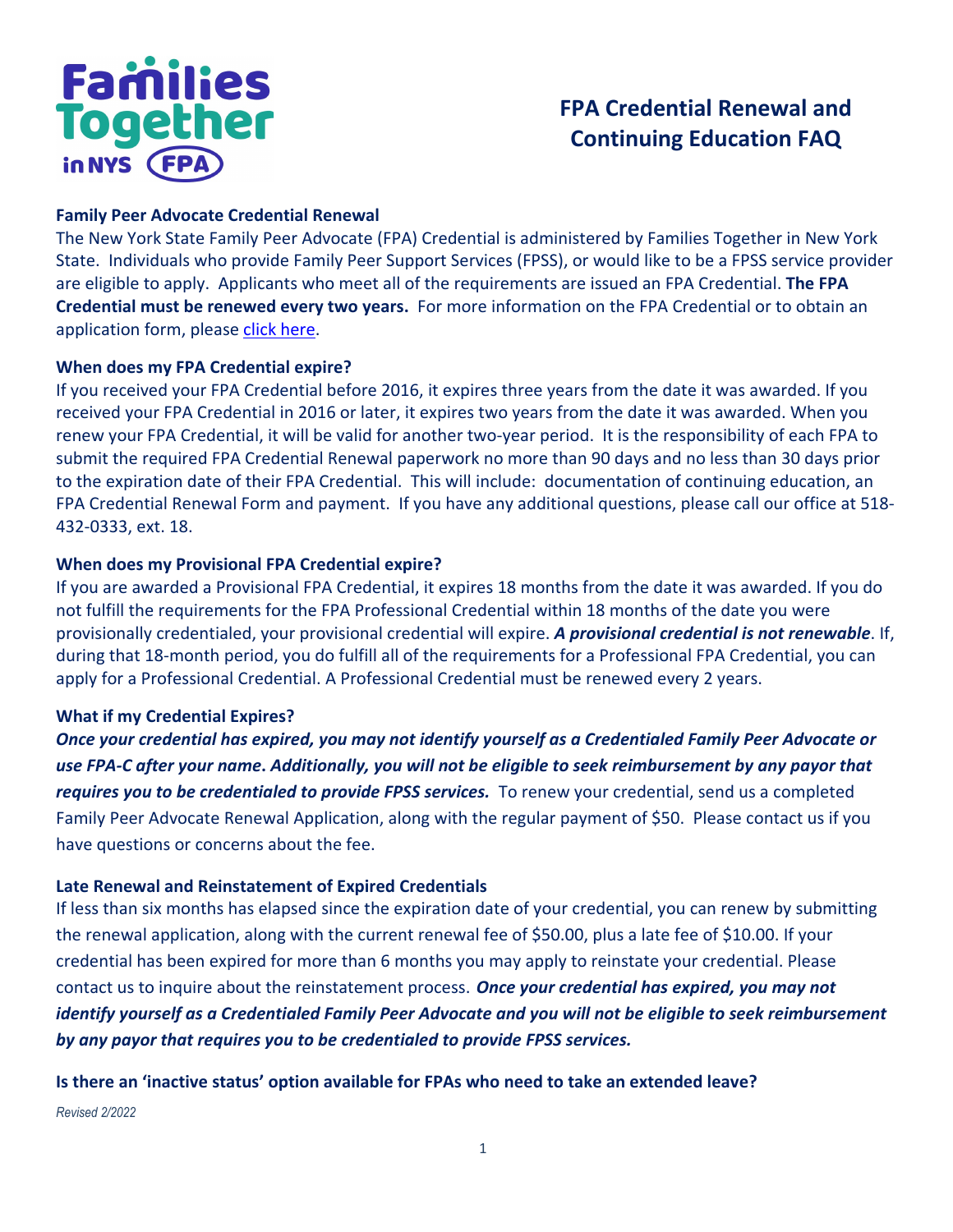Family Peer Advocates with a current Professional Credential can apply for 'inactive status' for up to 12 months. During the time the advocates credential is inactive, they will not be able to work as a Credentialed Family Peer advocate. After the inactive period, an advocate can apply to have their credential re-activated.

## **What is required to renew of my FPA Credential?**

In order to apply for renewal, you will complete a renewal application, which includes the following:

- **EXECONTER CONTACT Information update**
- **•** Documentation of continuing education
- Signed Code of Ethics statement
- **Payment form**
- Full Payment

## **Is continuing education required for renewal?**

Yes. To be eligible for renewal, FPAs must submit evidence of completion of a minimum of 20 hours of continuing education over the two-year period. It is important for FPAs to sharpen their skills, deepen their understanding of different services and systems, and keep up with new developments in the field.

## **What qualifies as continuing education for FPAs?**

There is not a formal process whereby FTNYS approves specific trainings or courses as suitable for continuing education. This may change in the future, but at this time, any training that could be reasonably interpreted to be relevant to your role as a Family Peer Advocate can be used to meet this requirement. This can include an on-line training for which you receive a certificate of completion, in-person training, or an approved independent study. The Regional Parent Advisors and FTNYS Chapters often sponsor training and these events would qualify as continuing education. If you develop an in-service workshop, that may also be eligible. If you have any questions about what is acceptable, please contact us.

## **Are there any specific required FPA Continuing Education courses?**

Yes. Two of the 20 required continuing education hours must focus on topics related to diversity, equity and inclusion, as it relates to the experiences of the BIPOC and LGBTQIA+ communities. For example, a webinar on micro-aggression or the impact of racial bias on service access for families would meet the requirement. See the full policy, along with suggested trainings on the FPA Credential webpage.

## **Can I get credit for watching content on social media websites like You Tube, Facebook, Instagram, Twitter or for listening to a podcast?**

Unfortunately, at this time social media content is not approved for continuing education.

## **If I conduct a training myself, does that count?**

Yes, if it is related to the work of FPAs. You only receive credit once, not every time you deliver the training. You will receive credit for the number of hours of the training you deliver. If the specific training is going to be longer than 6 hours, please check with us for approval. Again, please attach the agenda and handouts. Use the same form that you would use if you attended training, just note that this was a workshop you provided.

## **Can I do an independent study?**

Yes, you may complete an independent study. Please seek prior approval of your supervisor and check with our office about the eligibility of your independent study plan. You would use the same form as if you attended a training (you can modify your answers appropriately). Please also document the actual meetings you attended and/or books or websites you reviewed during your independent study. If you developed any

*Revised 2/2022*